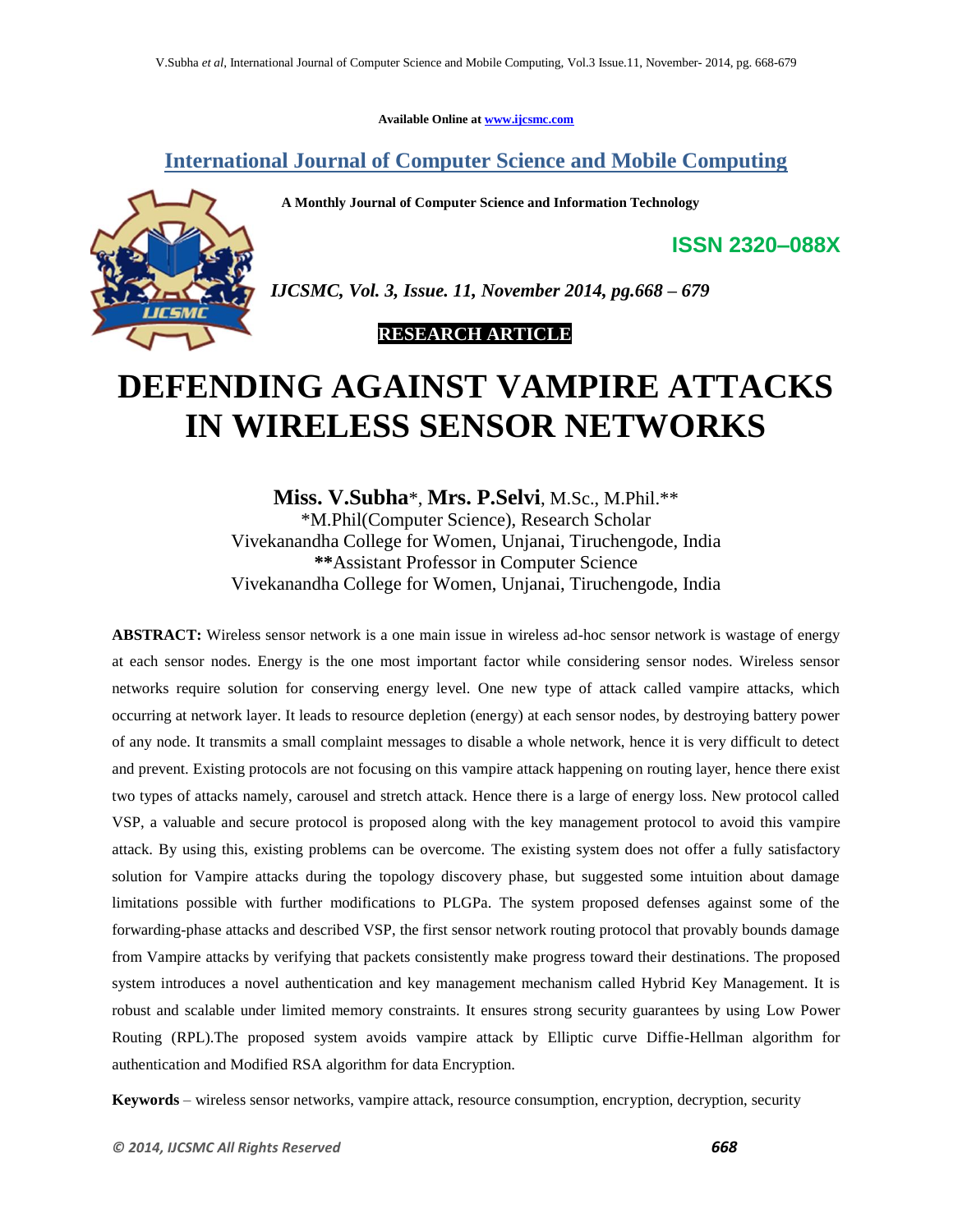#### 1. **INTRODUCTION**

Sensor network is composed of a large number of sensor nodes that are deployed in a wide area with very low powered sensor nodes. The wireless sensor networks can be utilized in a various information and telecommunications applications. The sensor nodes are very small devices with wireless communication capability, which can collect information about sound, light, motion, temperature etc and processed different sensed information and transfers it to the other nodes.



**Wireless Sensor Network**

#### **2. LITERATURE SURVEY**

*Gergely Acs, Levente Buttyan, And Istvan Vajda (2005).* Our approach is based on the simulation paradigm, which has already been used extensively for the analysis of key establishment protocols, but to the best of our knowledge, it has not been applied in the context of ad hoc routing so far also propose a new on-demand source routing protocol, called endair and demonstrate the usage of our framework by proving that it is secure in our model. *Jing Deng, Richard Han, Shiva Kant Mishr (2005).* The system has proposed a novel and robust set of mechanisms to maintain one -way hash chains given packet loss and topology changes. The implementations show that the scheme is feasible in current sensor network platforms, and incurs modest overhead the OHC -based mechanism is applicable not just to unicast paths, but also can be extended to counteract PDoS attacks against a reliable end-to-end connection and multipath routing in WSNs. *Tuomas Aura, Pekka Nikander, Jussipekka Leiwo (2002).* Denial of service by server resource exhaustion has become a major security threat in open communications networks. Public-key authentication does not completely protect against the attacks because the authentication protocols often leave ways for an unauthenticated client to consume a server"s memory space and computational resources by initiating a large number of protocol runs and inducing the server to perform expensive cryptographic computations show how stateless authentication.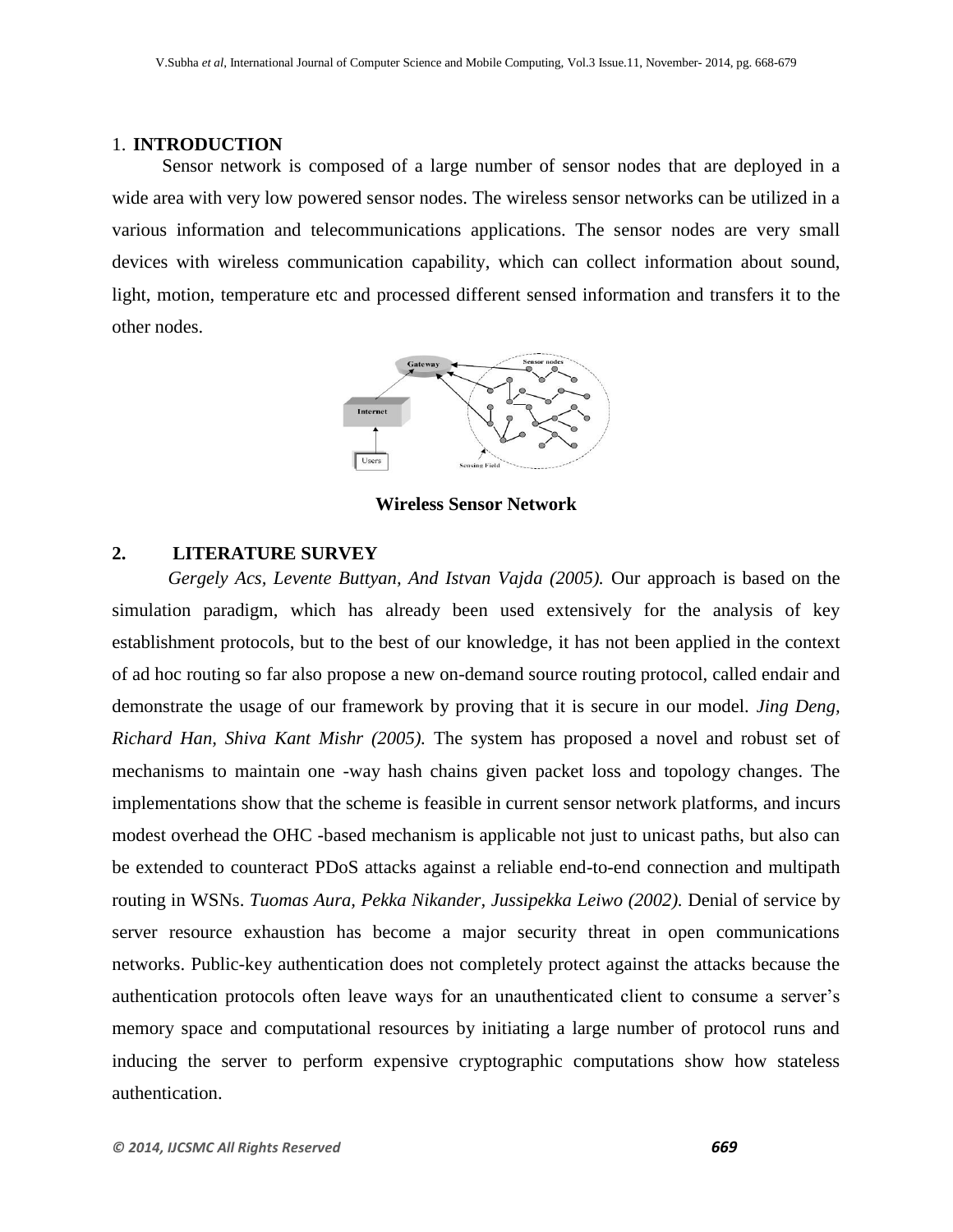# **3. PROBLEM DESCRIPTION VAMPIRE ATTACK**

Vampire attack means creating and sending messages by malicious node which causes more energy consumption by the network leading to slow depletion of node"s battery life. The vampire attacks can be classified has two types. There are: one is Carousel attack and other is Stretch attack.



## **3.1CAROUSEL ATTACK**

In this attack, an adversary sends a packet with a route composed as a series of loops, such that the same node appears in the route many times. In this malicious node introduces loop in the path of packet travel purposely to drain the energy of honest nodes. An example of this type of route is in Fig 3.1 the thick path shows the honest path and thin shows the malicious path.



**The Carousel attack same node appears in the route many times.**

## **3.2 STRETCH ATTACK**

Another attack in the same vein is the stretch attack, where a malicious node constructs artificially long source routes, causing packets to traverse a larger than optimal number of nodes. Below the figure honest path shown with thick lines and adversary or malicious path with thin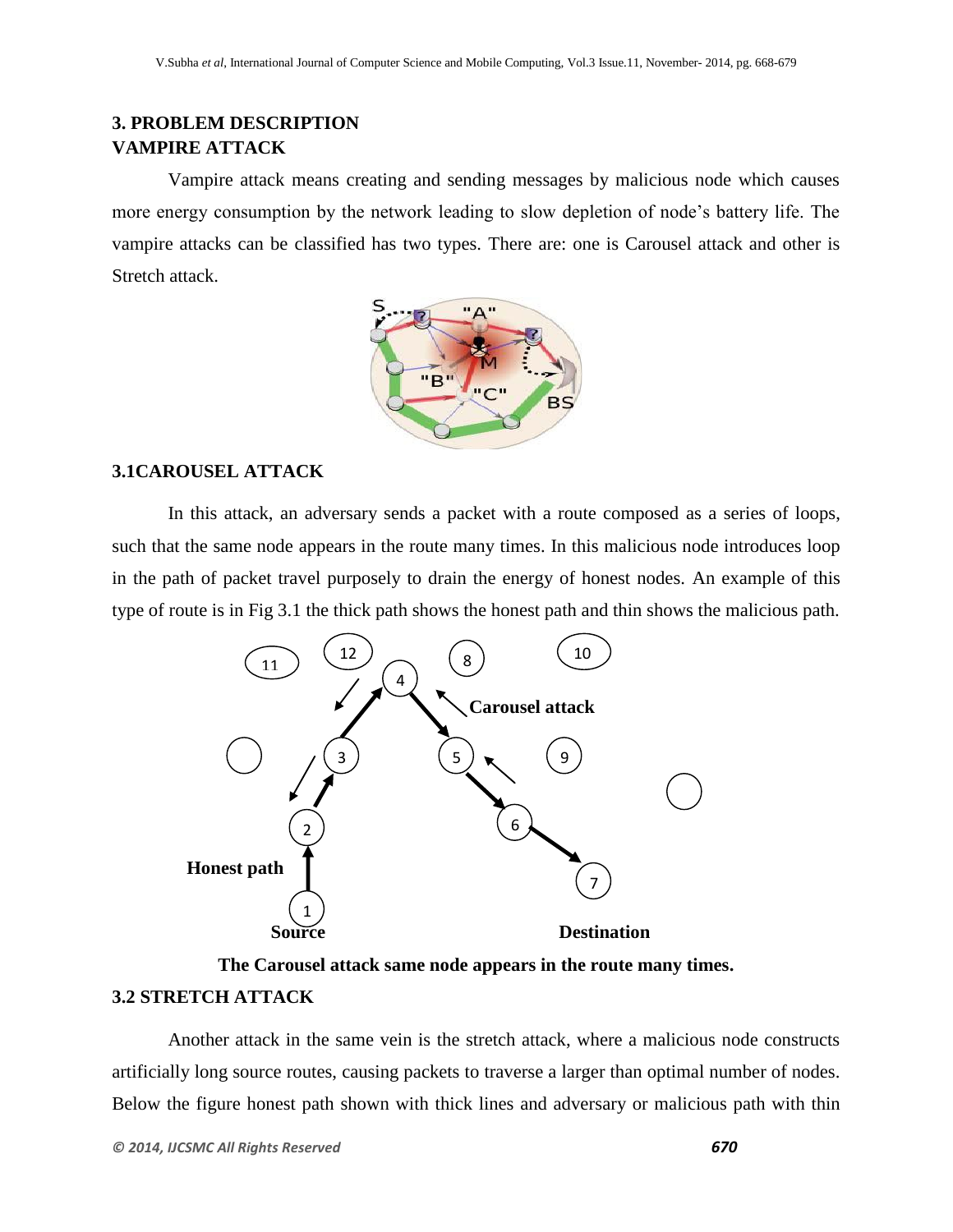lines. The honest path is very less distant but the malicious path is very long to make more energy consumption.



**Stretch Attack With Two Different Paths From Source To Destination. (4-9-10-11-12-8-9 long route).**

As expected, the carousel attack causes excessive energy usage for a few nodes, since only nodes along a shorter path are affected. In contrast, the stretch attack shows more uniform energy consumption for all nodes in the network, since it lengthens the route, causing more nodes to process the packet. While both attacks significantly network-wide energy usage, individual nodes are also noticeably affected with some losing almost 10 percent of their total energy reserve per message.



**Node Energy Distribution Under Various Attack Scenarios.**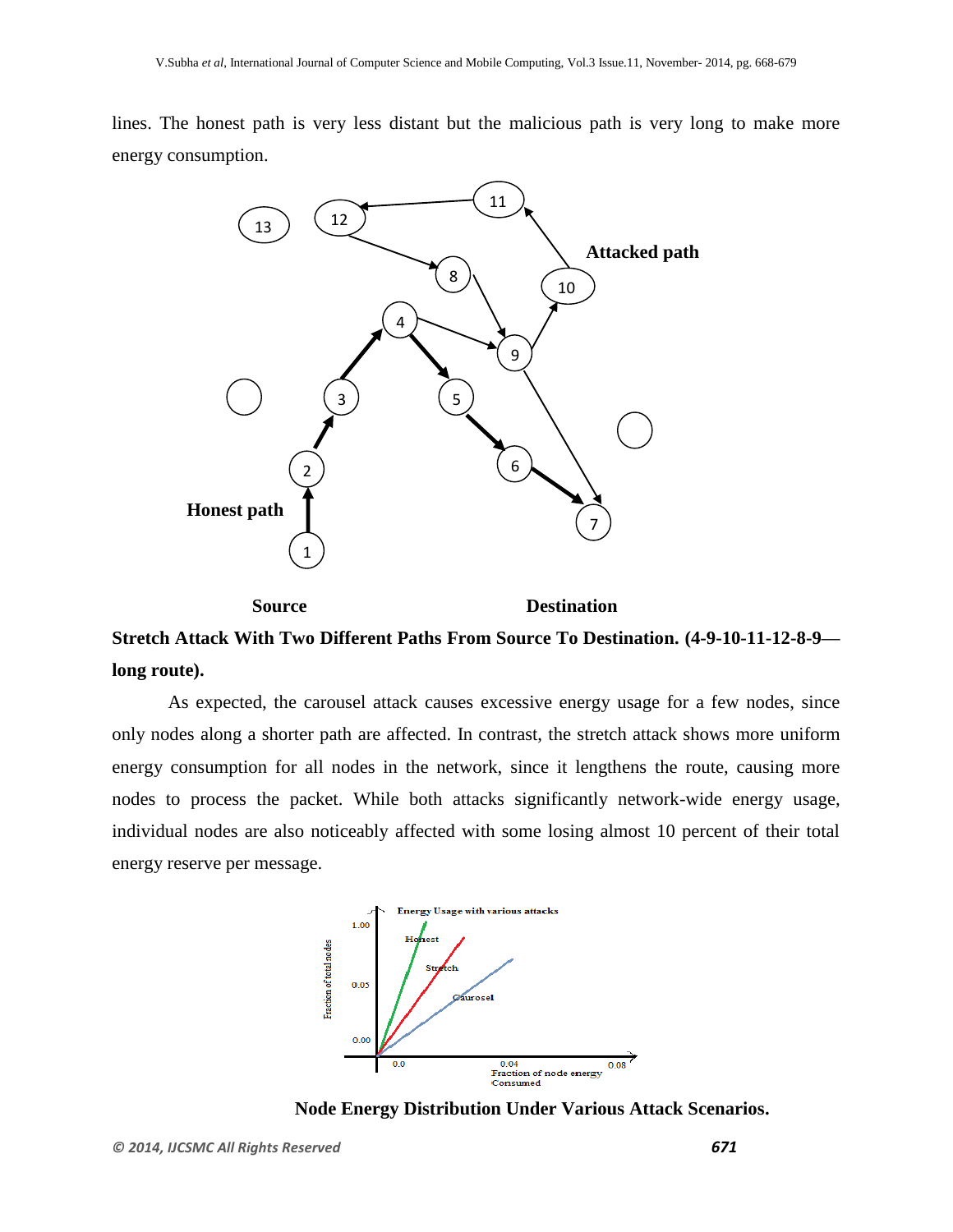Vampire attack happens in the network in the sense, any of the nodes in the network which is affected or infected and this nodes behavior is abruptly changing for the network behavior, this kind of nodes are called "Malicious node". If malicious nodes present in the network energy that have been using by each and every nodes will increases drastically. The malicious node has been place in the network uniquely. First In between the routing nodes, and the second placed in the Source node itself. The chance of placing a malicious node in the routing path this makes causing damage in network. This Dissertation is mainly concentrates on the identification and avoidance of the malicious node.

### **SYSTEM OBJECTIVE**

- Protect from the vampire attacks.
- Secure level is high.
- Boost up the Battery power.
- Guarantee loop freeness.
- Avoid packet loss

### **4. METHODOLOGY**

Vampire attacks are most popular attack in networks. To overcome this attack base station sends a common key to all the node and the node send a reply along with public key to base station. Suppose, an attacker node is appeared and try to communicate in the network. An attacker node also sends the beacon request with the public key for communication. Base station verifies the public key and it identifies that it is not in the sequence of valid public key, So that Base station simply reject the malicious node. In this way secured communication is established and communication to perform successfully.

### **VALUABLE SECURE PROTCOL**

Valuable secure protocol do the functionality such as authentication and Encryption , Decryption to secure vampire attack.

## **4.1 ELLIPTIC CURVE DIFFIE – HELLMAN**

ECDH key exchange is the elliptic curve analogue of the classical Diffie-Hellman key exchange, the ECDH can be used to establish a shared secret key between two entities using an insecure communication channel. The ECDH algorithm is used for authentication and to identify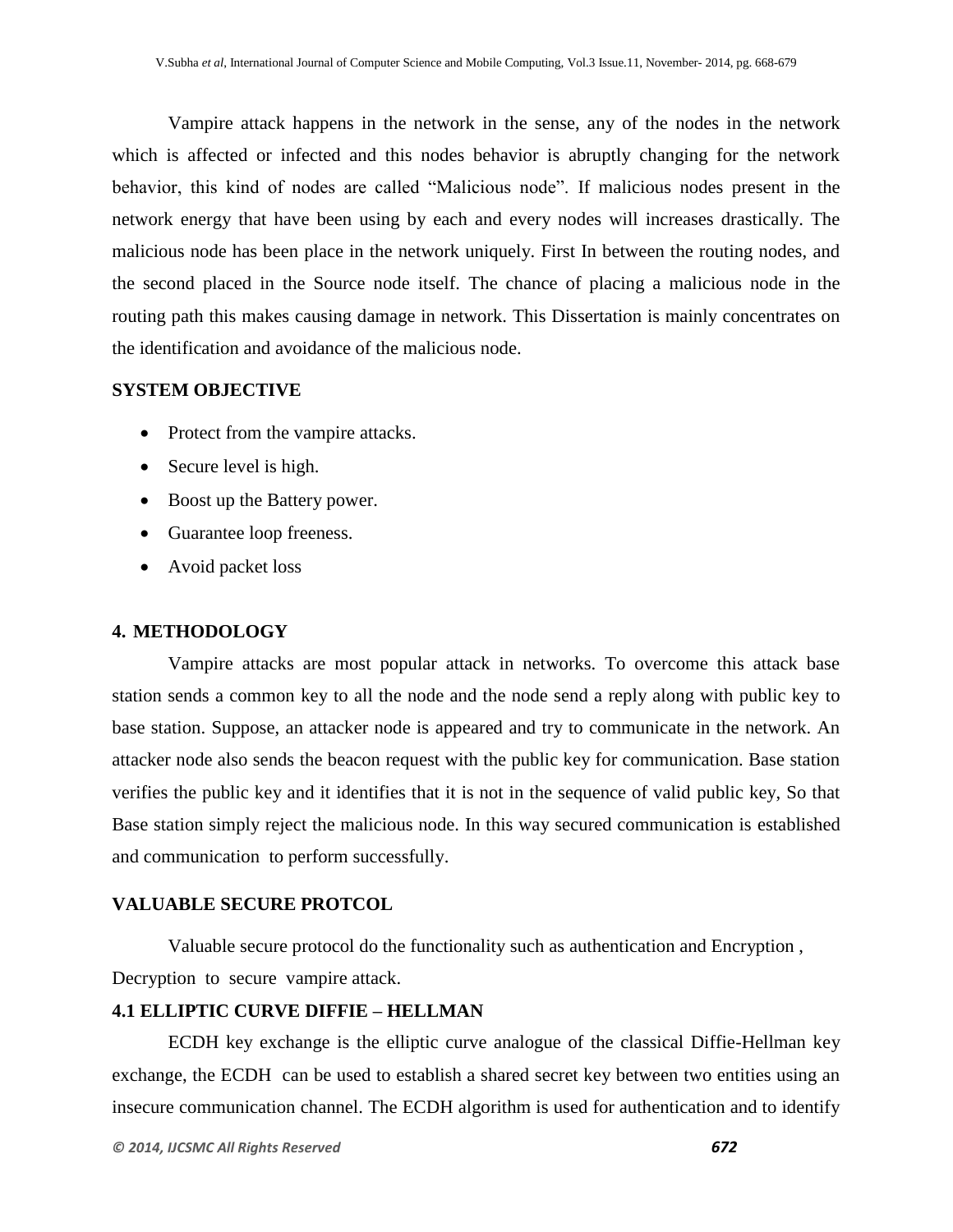the Malicious node .Once malicious node is identify to information is transfer to the destination to avoiding the carousal and stretch to preserve the energy. Elliptic Curve Diffie-Hellman Key Exchange Algorithm is used to quicken the key verification process based on coordination between the sensor nodes. A user requests its neighboring sensor nodes for broadcast services after registering and obtaining the security certificates. The sensor nodes perform a mutual authentication process that authorizes the WSN access only to an authenticated user. The user needs to sign the command/query before transmitting it to the sensor nodes. The user signs a command or query and forwards it to the various sensor nodes

The two communicating parties, usually called A and B, have to perform in order to obtain a shared secret we assume that A and B use the same set of domain parameters D= (p,a,b,G,n,h). Also, each party must have a key pair suitable for elliptic curve cryptography, consisting of a private key d(a randomly selected integer in the interval [1,n-1]), where n is the order of the curve and a public key  $Q = d*G$  (G is the generator point)

A key pair be  $(d_A, Q_A)$ 

B key pair be  $(d_B,Q_B)$ 

Each party must have the other party's public key (an exchange must occur).

A computes  $(x_a, y_a) = d_A * Q_A$ 

B computes  $(x_b, y_b) = d_B * Q_B$ .

The end A Computes  $KA = (X_a, Y_a) = dA * QB$ 

The end B Computes  $KB = (X_b, Y_b) = dB * QA$ 

The shared secret calculated by both parties is equal, because

$$
d_A*Q_B=d_A, d_BG=d_Bd_AG=d_B*Q_A
$$

The only information about her private key that Alice initially exposes is her public key. So, no party other than A can determine A private key, unless that party can solve the elliptic curve [discrete logarithm](http://en.wikipedia.org/wiki/Discrete_logarithm) problem. B private key is similarly secure. No party other than A or B can compute the shared secret, unless that party can solve the elliptic curve [Diffie–Hellman](http://en.wikipedia.org/wiki/Diffie%E2%80%93Hellman_problem)  [problem.](http://en.wikipedia.org/wiki/Diffie%E2%80%93Hellman_problem)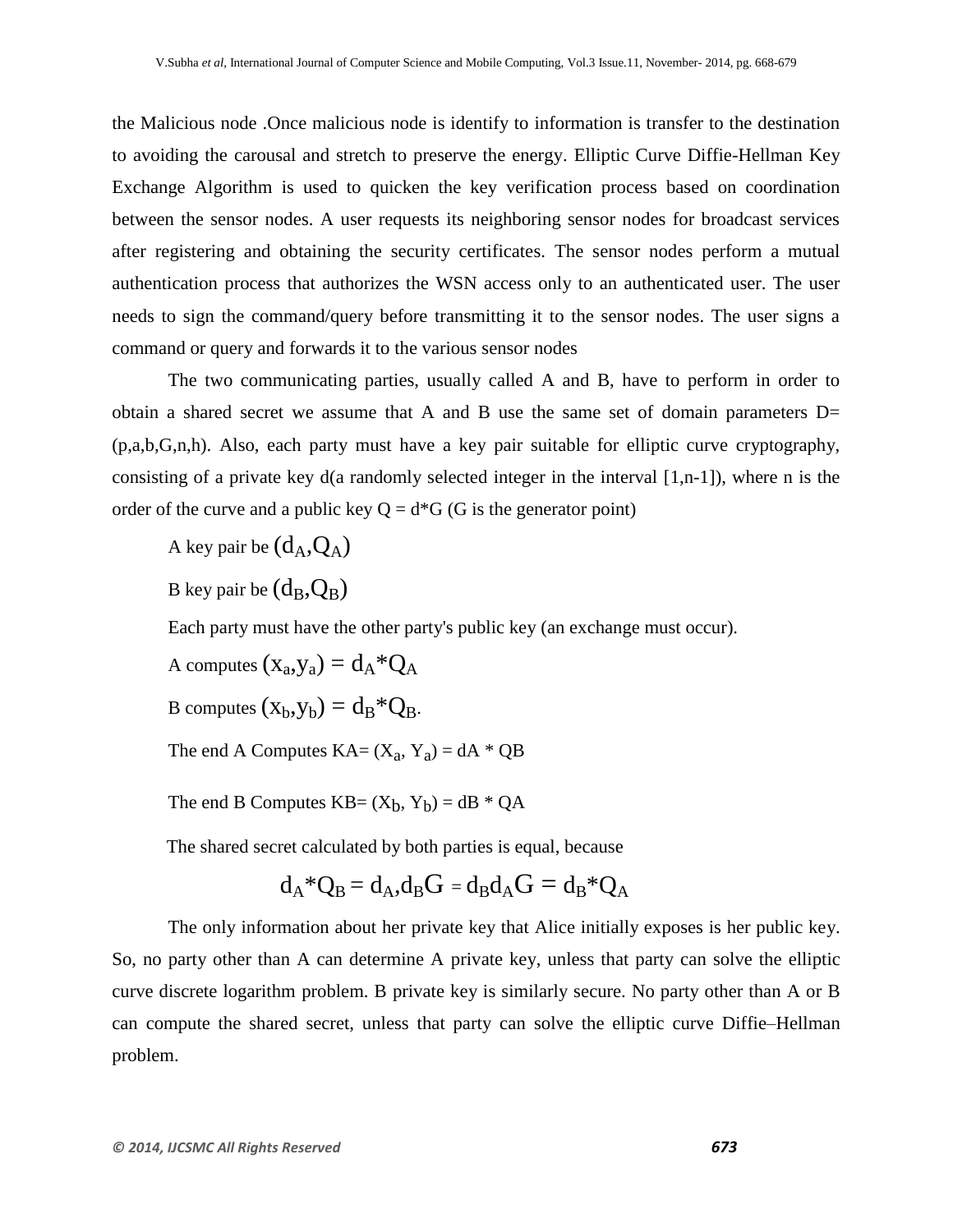#### **4.2 MODIFIED – RSA ALGORITHM**

To secure data or information by a modified RSA cryptosystem based on "n" prime. This is a new technique to provide maxi mum security for data over the network. It is involved encryption and decryption. Prime number used in a modified RSA cryptosystem to provide security over the networks. In this technique we used 'n' prime number which is not easily breakable. "n" prime numbers are not easily decompose. This technique provides more efficiency and reliability over the networks. We used a modified RSA cryptosystem algorithm to handle 'n' prime numbers and provide security.

### **PROCEDURE**

- 1. Generate two large random primes, *p* and *q*, of approximately equal size such that their product  $n = pq$  is of the required bit length, e.g. 1024 bits.
- 2. Compute  $n = pq$  and (phi)  $\varphi = (p-1)(q-1)$ .
- 3. Choose an integer  $e$ ,  $1 < e <$  phi, such that  $gcd(e, phi) = 1$ .
- 4. Compute the secret exponent *d*,  $1 \le d \le \text{phi}$ , such that ed  $\equiv 1 \pmod{\text{phi}}$ . The public key is (n, e) and the private key (d, p, q). Keep all the values d, p, q and phi secret. [We prefer sometimes to write the private key as (n, d) because you need the value of n when using d. Other times we might write the key pair as  $((N, e), d)$ .
	- n is known as the modulus.
	- e is known as the public exponent or encryption exponent or just the exponent.
	- d is known as the secret exponent or decryption exponent.
	- Encryption rule: ciphertext,  $c =$ RsaPublic(m) = m<sup>e</sup> mod n, 1 < m < n-1 Decryption rule: plaintext,  $m = RasaPrivate(c) = c<sup>d</sup> mod n$ Inverse transformation:  $m =$  RsaPrivate(RsaPublic(m))
	- $\bullet$

## **5. EXPERIMENTS AND RESULTS**

Energy consumption are evaluated and it is compared with the Existing system. Security enhancements in the proposed system is also evaluated. Packet forwarding overhead, path diversity than BVR. Since the forwarding phase should last considerably longer than setup, PLGP offers performance comparable to BVR in the average case. It includes path attestations,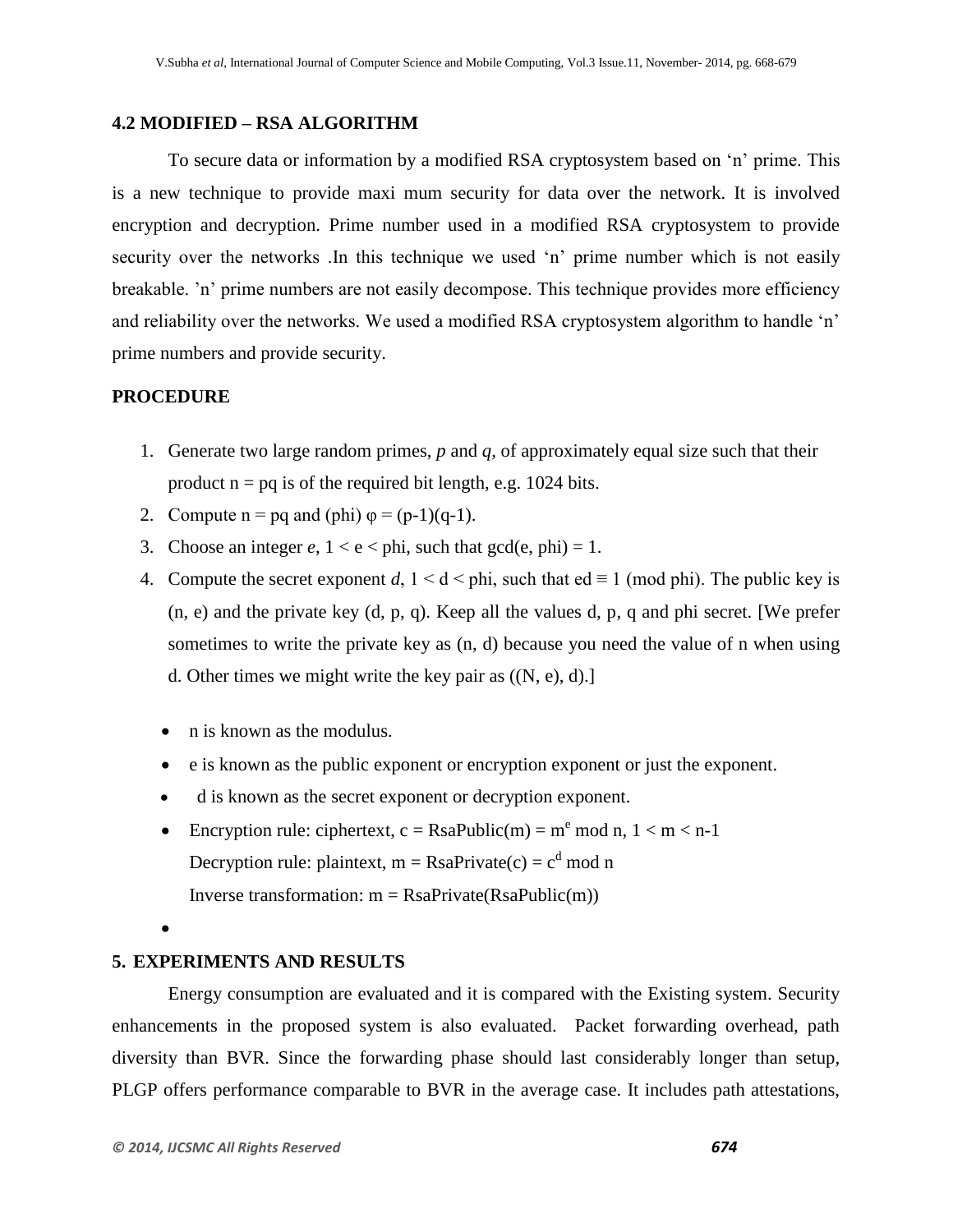increasing the size of every packet, incurring penalties in terms of bandwidth use, and thus radio power. Adding extra packet verification requirements for intermediate nodes also increases processor utilization, requiring time and additional power. Of course there is nothing to be gained in completely non-adversarial environments, but in the presence of even a small number of malicious nodes, the increased overhead becomes worthwhile when considering the potential damage of Vampire attacks. By using the Modified RSA algorithm in the Cooperative Wireless Sensor Network we increase the performance of the parameters in the network. The Parameters are security, accuracy, tolerance, packet delivery ratio, energy efficiency, delay parameters, energy models and throughput.



**Time vs End Delay**

From the above graph, it shows end to end delay is low in proposed system when compared to the existing system. Proposed systems minimize the delay and maximizing the lifetime of event-driven wireless sensor networks. i.e. network lifetime, subject to a constrain on the expected end*-* to*-*end packet-delivery delay.

**End-to-end delay** refers to the time taken for a [packet](http://en.wikipedia.org/wiki/Packet_%28information_technology%29) to be transmitted across a [network](http://en.wikipedia.org/wiki/Computer_network) from source to destination.

- $\bullet$  d<sub>end-end</sub>= N[ d<sub>trans</sub>+d<sub>prop</sub>+d<sub>proc</sub>] dend-end= end-to-end delay
- $d<sub>trans</sub> =$  [transmission delay](http://en.wikipedia.org/wiki/Transmission_delay)
- $d_{\text{proo}}$ = [propagation delay](http://en.wikipedia.org/wiki/Propagation_delay)
- $d_{\text{proc}}$ = [processing delay](http://en.wikipedia.org/wiki/Processing_delay)
- $d_{\text{queue}}$  [Queuing delay](http://en.wikipedia.org/wiki/Queuing_delay)
- $N=$  number of links (Number of routers  $+1$ ).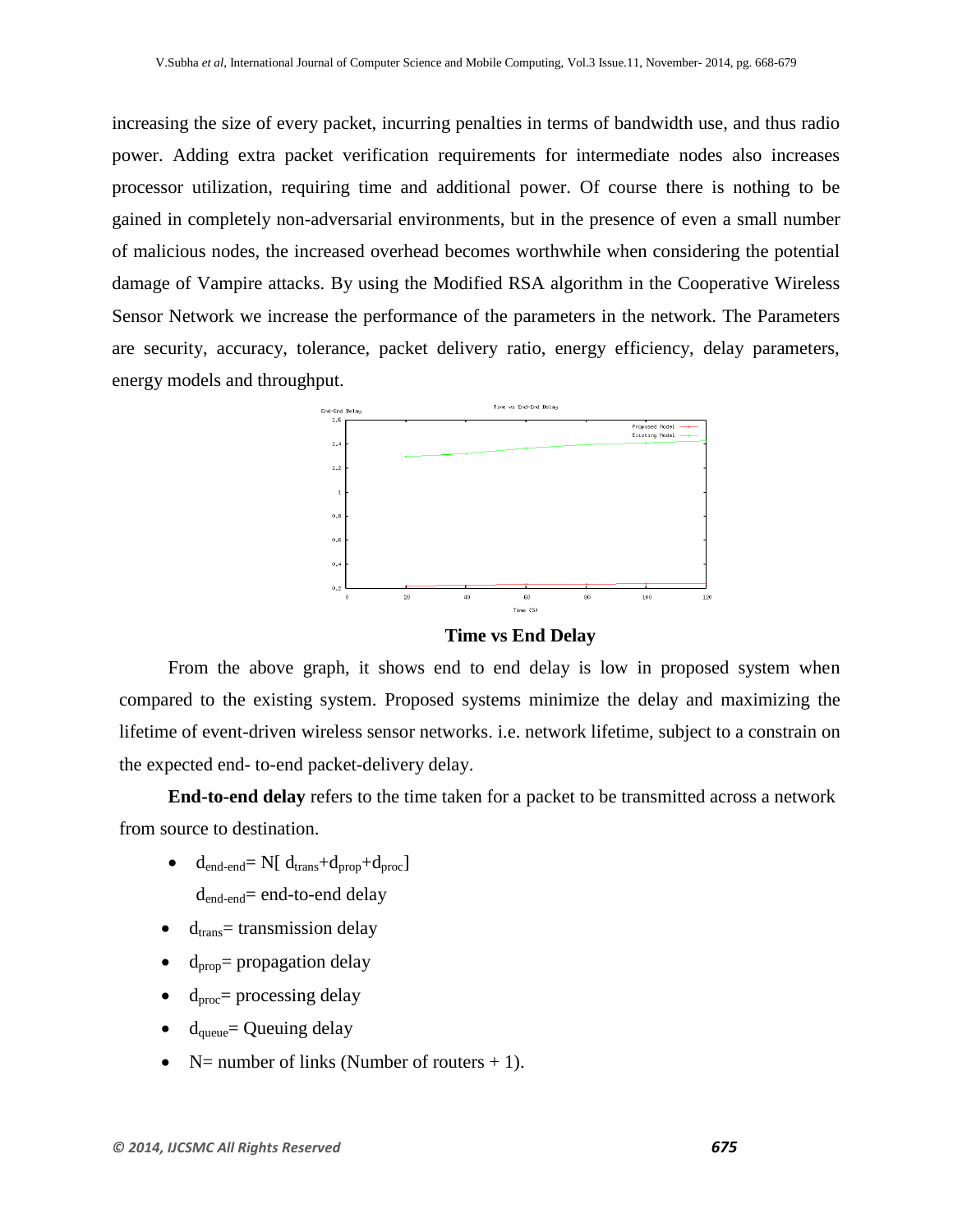Each router will have its own dtrans, dprop, dproc hence this formula gives a rough estimate. The average time taken by a data packet to arrive in the destination. It also includes the delay caused by route discovery process and the queue in data packet transmission. Only the data packets that successfully delivered to destinations that counted.  $\ddot{\phantom{0}}$ 

## $∑$  (arrive time – send time)  $/∑$  Number of



### **Time vs Average Remaining Energy.**

From the above graph, it shows the energy saving process is higher in proposed system than existing system. Due to less energy consumption proposed system increases the network life time. Time vs Control packet overhe Control packet



## **Time vs Control packet overhead.**

From the above graph, it represent the packet loss process comparing with the existing system. The lower value of end to end delay means the better performance of the protocol.

- Packet Lost : the total number of packets dropped during the simulation.
- Packet lost  $=$  Number of packet send  $-$  Number of packet received.

The lower value of the packet lost means the better performance of the protocol.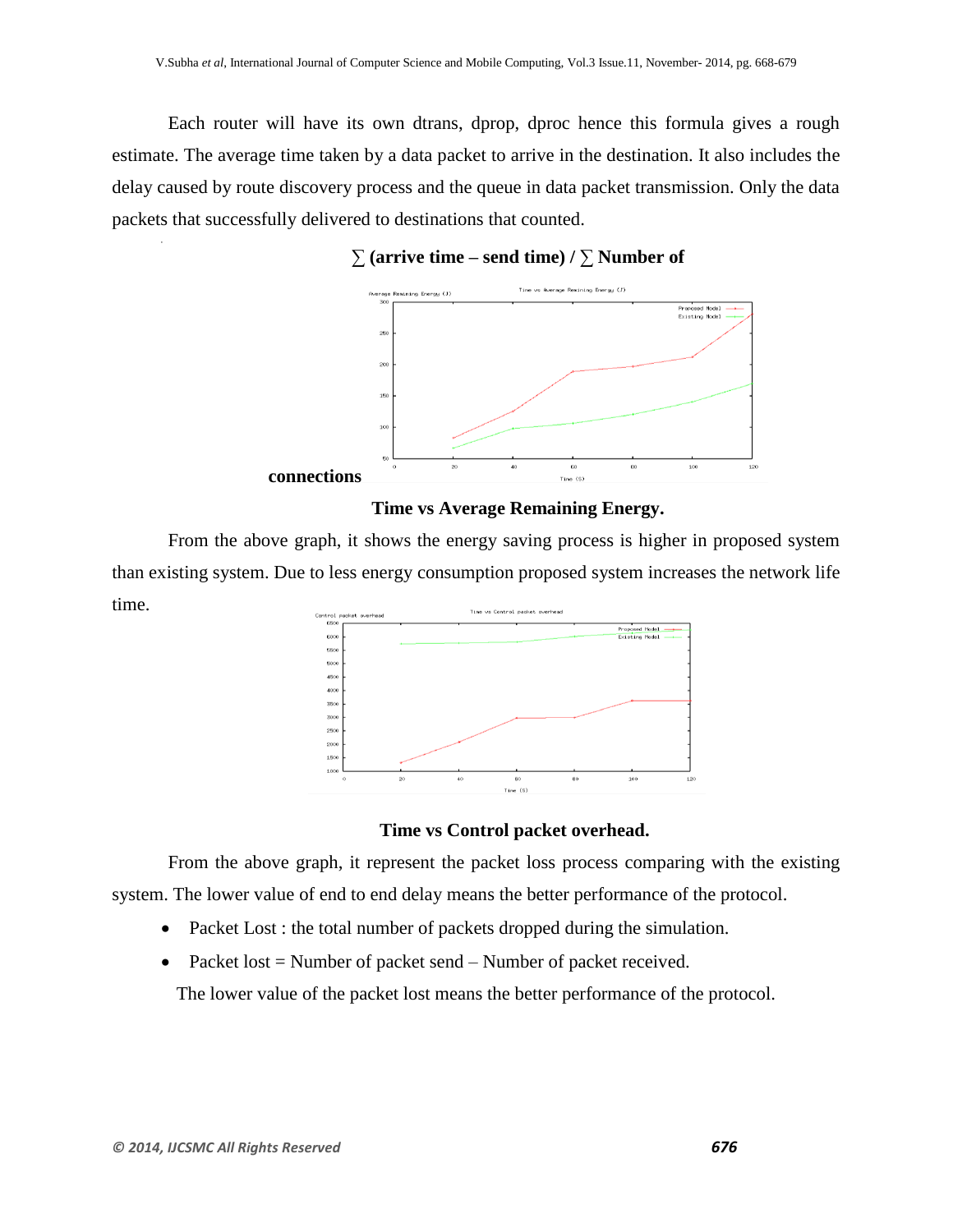

**Time vs PDR**

From the above graph, it represent the packet delivery report. Where proposed system increase the packet delivery ratio than the existing one. The greater value of packet delivery ratio means the better performance of the protocol. The **ratio** of packets that are successfully delivered to a destination compared to the number of packets that have been sent out by the sender. **Packet delivery ratio**: the ratio of the number of delivered data packet to the destination. This illustrates the level of delivered data to the destination.



## ∑ **Number of packet receive /** ∑ **Number of packet send**

**Time vs Throughput**.

From the above graph, it represents the data rate. In proposed System, Data rate is higher than the Existing system. The data transfer rate is commonly used to measure how fast [data](http://www.techterms.com/definition/data) is transferred from one location to another.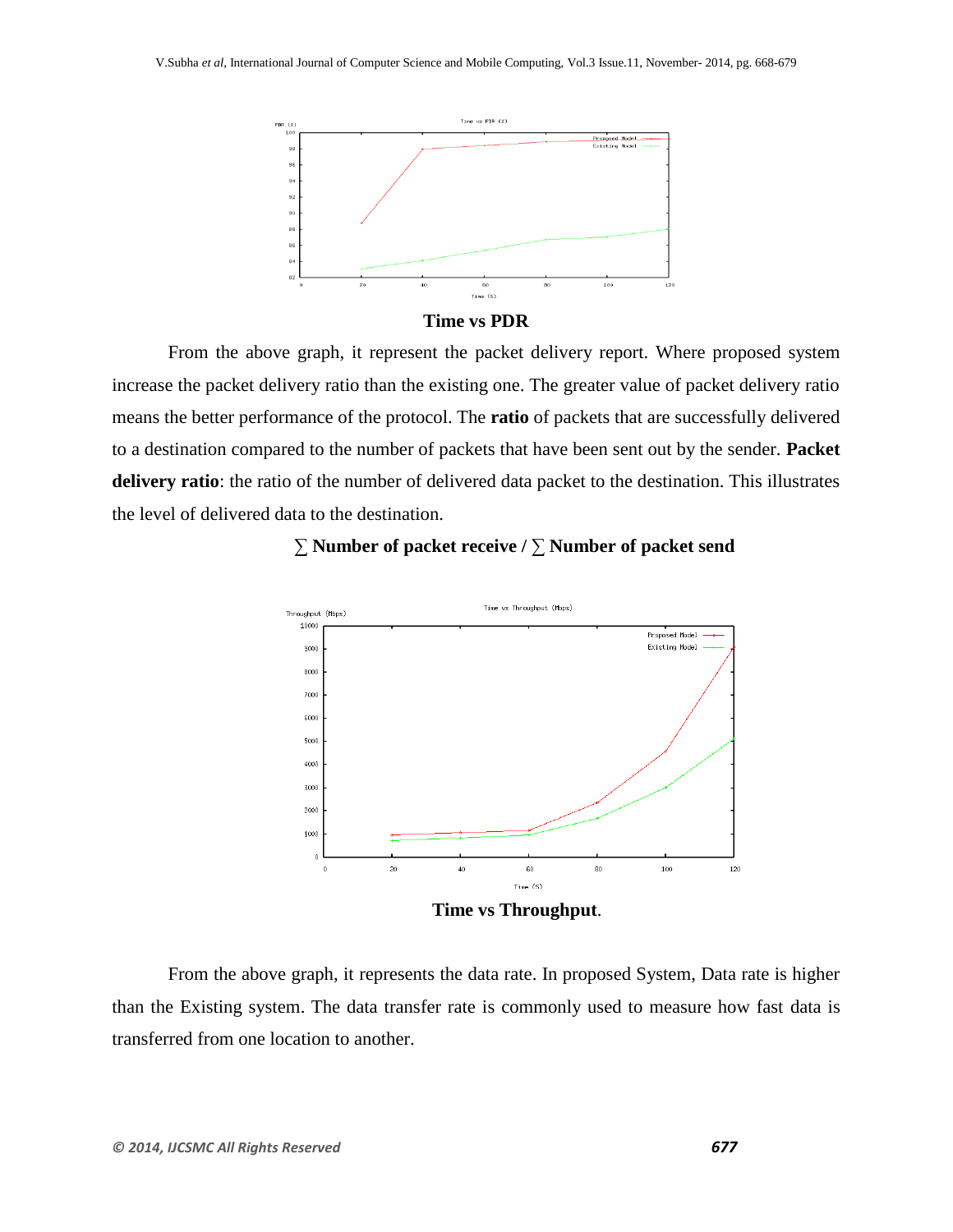## **6. CONCLUSION AND FUTURE SCOPE**

A new class of resource consumption attacks that are routing protocols to permanently disable ad hoc wireless sensor networks by depleting node battery power. This attack is mitigated by proposing a Valuable secure protocol using Hybrid key Management scheme and vulnerabilities exposed in existing protocol are evaluated. Elliptic Curve Diffie-Hellman which is more lightweight compared to regular Diffie-Hellman. This approach includes group key establishment for authentication and connecting the network. By using a distributed architecture the load of key management is reduced. Second the scheme deploys the Modified RSA algorithm for encryption /decryption during data transmission. Specifically, the scheme can be extended to hybrid architecture to provide better scalability. Consequently, the extended scheme is both faulttolerant and efficient in terms of integrity and confidentiality. The simulation result show that the impact on the system was reduced to great extended after implementing in the algorithm. A full solution is not given yet but some amount of damage was avoided. The proposed technique routing protocol are provably bounds damage from Vampire attacks by verifying that packets consistently make a progress toward their destinations and reduce the reimbursement. The cryptographic primitives and key management for giving the security in a network against Vampire attack. In future the process will be extended and concentrates on security in routing by implenments another one new technique and improve the energy efficiency of the system by considering residual energy and implement energy aware network to increase the life time of the system.

#### **REFERENCES**

1. Shih-Lin Wu, Yu –Chee Tseng 
"WIRELESS AD HOC NETWORKING" Auerbach Publications , and ISBN :10: 0-8493-9254-3,Special Indian Edition.

2. Kazem Sohraby, [Daniel Minoli,](http://www.amazon.in/s/ref=dp_byline_sr_book_2?ie=UTF8&field-author=Daniel+Minoli&search-alias=stripbooks) [Taieb Znati](http://www.amazon.in/s/ref=dp_byline_sr_book_3?ie=UTF8&field-author=Taieb+Znati&search-alias=stripbooks) "*WIRELESS SENSOR NETWORKS***:**  *TECHNOLOGY, PROTOCOLS AND APPLICATIONS***‖** Wiley Publications(21 July 2010), and ISBN : 10: 8126527307.

3. Jagannathan Sarangapani "*WIRELESS AD HOC AND SENSOR NETWORKS PROTOCOLS, PERFORMANCE AND CONTROL***‖** Taylor & Francis Group Published In: 2007, and ISBN10:0824726758 .